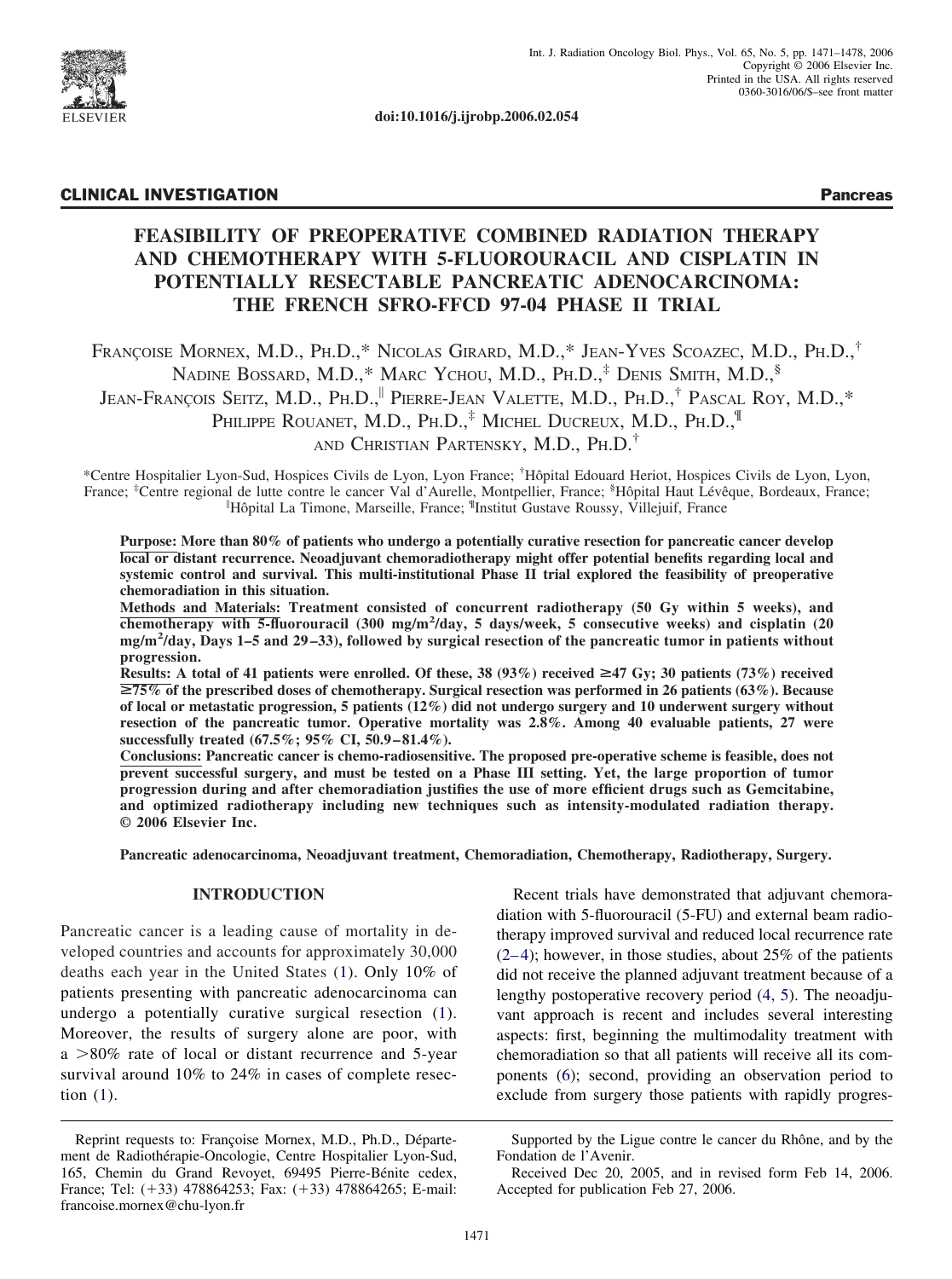sive disease [\(6\)](#page-6-0); third, obtaining a sufficient tumor downstaging to reduce positive margins, reported to be one of the more significant prognostic factors after resection [\(7\)](#page-6-0); and fourth, reducing the propensity of the cancer to spread along perineural and vascular structures, and sterilizing the adipose peripancreatic tissues [\(6\)](#page-6-0).

In 1998, the Société Française de Radiothérapie Oncologie (SFRO) and Fondation Francophone de Cancérologie Digestive (FFCD) initiated a multi-institutional Phase II trial to evaluate the feasibility of a preoperative 5-FU– and cisplatin-based chemoradiation regimen for treatment of potentially resectable pancreatic cancer. Efficacy of chemoradiation was defined in terms of chemoradiation sensitivity, complete resection rate, and locoregional control rate.

## **METHODS AND MATERIALS**

#### *Eligibility criteria*

This study was approved by the Biomedical Research Promotion Consultative Committee of Lyon. Patients were recruited from 10 participating institutions from January 1998 to March 2003. Inclusion criteria included the following: (*1*) newly diagnosed and histologically or cytologically proven American Joint Committee on Cancer Staging clinical Stage I, II, or III ductal pancreatic adenocarcinoma [\(8\)](#page-6-0); (*2*) age from 18 to 75 years; (*3*) Eastern Cooperative Oncology Group performance status  $\leq$  2 [\(9\)](#page-6-0); (4) complete history and physical examination, staging evaluation requiring abdominal ultrasound, chest radiography, thoracic and abdominal–pelvic computed tomography (CT) and/or magnetic resonance imaging (MRI); Celio-mesenteric arteriography and endoscopic ultrasound were optional; laparoscopy was initially optional but became mandatory in January 2001 to avoid any inclusion of patients with peritoneal undetectable occult metastases; (*5*) no distant detectable metastases; (*6*) initial tumor considered as potentially resectable by the surgeon; (*7*) no previous antitumoral treatment except placement of a biliary stent; (*8*) adequate hematologic, hepatic, renal, and cardiopulmonary functions.

All patients were fully informed about the nature and the purpose of the study, and gave written informed consent. Excluded were patients with any other previous or concurrent malignant disease or with any infectious or other medical condition (especially liver failure with a prothrombin time  $< 60\%$ , and digestive occlusion requiring surgical bypass) that would have precluded chemotherapy or radiotherapy.

## *Treatment and follow-up*

As shown in Fig. 1, treatment started with concurrent chemoradiation. Radiotherapy target volumes were established by CT scan and/or MRI. The target volume included the pancreatic tumor and the potentially involved nodes  $(>1$  cm on CT scan), with a 3-cm field margin. All treatments were delivered through 3 to 4 fields of 15 MV to 20 MV photons. Total dose was 50 Gy in 25 daily 2 Gy -fractions over 5 weeks. Chemotherapy started the same day as radiation therapy and consisted of 5-days/week cycles of 120 h continuous infusion of 5-FU  $(300 \text{ mg/m}^2)$  combined with a daily cisplatin, i.v. bolus of 20 mg/m<sup>2</sup> (with prior hydration) on Days 1 to 5 and Days 29 to 33.

Chemotherapy dose modifications for hematologic toxicities were made as follows: full doses of 5-FU and cisplatin were given for absolute neutrophils count (ANC)  $\geq$  1500/mm<sup>3</sup> and platelets





Fig. 1. Treatment scheme for the Société Française de Radiothérapie Oncologie and Fondation Francophone de Cancérologie Digestive (SFRO-FFCD) 97-04 Phase II trial.  $D = day$ ; W = week;  $WU = work-up$ .

count  $\geq$ 75,000/mm<sup>3</sup>; when ANC was between 1,000/mm<sup>3</sup> and 1500/mm<sup>3</sup>, doses were reduced to 50%; if ANC was  $\leq$ 1000/mm<sup>3</sup> or platelets count  $\langle 75,000/\text{mm}^3,$  chemotherapy was delayed until normalization and was reinstituted at 50%. Chemotherapy was completely stopped after a second interruption caused by hematologic toxicity.

A preoperative work-up was performed 8 weeks after the beginning of the treatment to assess the resectability of the pancreatic tumor. Surgical resection was performed 3 to 6 weeks after completion of concurrent chemoradiation in patients who remained free of disease progression leading to an unresectable status, prohibitive decline in performance status, and distant metastasis. Pancreatectomy had the objective of achieving complete resection of the tumor with extended peri-pancreatic and celio-mesenteric lymph node sampling.

Evaluation of the primary outcome was performed at Week 16. Patients were then monitored every 4 months during the first year and every 6 months thereafter.

#### *Toxicity and response assessment*

Toxicity of the treatment were evaluated using the early toxicity criteria of the World Health Organization (WHO) [\(10\)](#page-6-0) as well as the scale for late effects by the European Organization for Research and Treatment of Cancer and the Radiation Therapy and Oncology Group [\(11\)](#page-6-0). Surgery-related morbidity and mortality events were those occurring within the first 30 postoperative days or during the hospitalization after the procedure.

The current WHO standard criteria were used to assess the response to preoperative treatment [\(12\)](#page-6-0). Final response evaluation was performed by 1 experienced radiologist (P.J.V.).

#### *Study design*

The primary endpoint was determination of the proportion of patients having received (16 weeks after inclusion) all the components of the preoperative treatment. Success consisted of a patient being alive, having received the entire dose of radiation, and  $\geq 75\%$  of the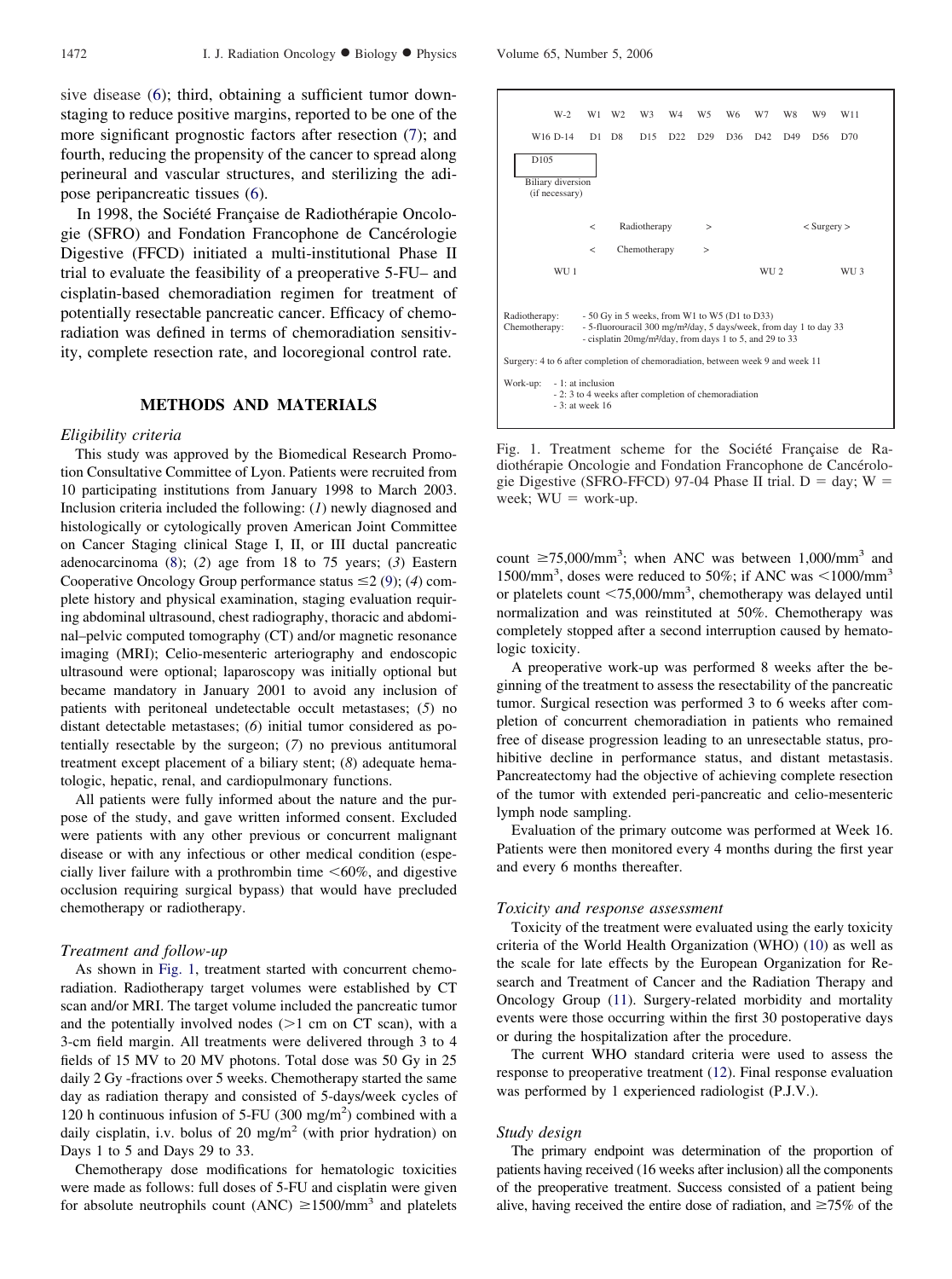<span id="page-2-0"></span>chemotherapy dose, without extra-hematologic toxicity  $>\,$  Grade 3. Centralized evaluation of the primary endpoint was performed by a multidisciplinary independent committee. All surgical specimens were reviewed by a single experienced pathologist (J.Y.S.) [\(13\)](#page-6-0).

Secondary endpoints evaluated the efficacy of the proposed chemoradiation scheme in terms of response and resectability rates, locoregional control rate, and global efficiency of the therapeutic strategy (defined by the completion of the primary endpoint and surgical resection, and 1-year, 2-year, and 5-year survival).

#### *Statistical analysis*

Concerning the primary endpoint, for a treatment feasibility rate of 75% with a 5%  $\alpha$  risk, and a 10%  $\beta$  risk, 31 patients were required to reject the null hypothesis of a feasibility rate of 50%. Survival was calculated as the time from inclusion to death or date of final analyses (March 31, 2003). Because subgroups corresponding to the completion of surgery have been constituted at the time of surgery, survival analysis was also calculated from the effective or theoretical time of surgery (Week 8), to avoid any analysis bias. Disease-free survival in resected patients was calculated as the time from effective and theoretical time of surgery to recurrence or death or date of final analyses. Survival was estimated by the Kaplan-Meier method [\(14\)](#page-6-0). Statistical analysis was performed using the STATA software program, version 7.0. (Statsoft Inc., College Station, TX).

## **RESULTS**

## *Patient characteristics*

A total of 41 patients were included in the trial; 25 were male and 16 female. Mean age was 59.3 years (range, 33 to 75 years). Performance status was 0 in 21 patients (51%), 1

in 17 patients (42%), 2 in 2 patients (5%), and not recorded but  $\leq$  2 in 1 patient (2%). Fourteen patients (34%) underwent a laparoscopy at initial staging, and 21 (51%) a biliary stent placement before inclusion. Initial mean tumor diameter was 3.2 cm (range, 1.2–7.3 cm). The initial mean carbohydrate antigen 19–9 (CA 19-9) value in 35 patients was 599 UI (range, 0–4300 UI). The median time from tumor biopsy to inclusion was 18 days (range, 11–56 days).

## *Chemoradiation treatment*

A total of 38 patients (93%) received  $\geq$ 47 Gy (94% of the target dose). With regard to chemotherapy, 30 patients (73%) received at least 75% of the prescribed 5-FU and cisplatin doses. Eleven patients (27%) received  $\leq 75\%$  of the dose for the two drugs; 7 of these patients had actually received 74.6% of the theoretical dose for one of the two drugs (Fig. 2). The main reasons for stopping radiotherapy and/or chemotherapy were infection and hematologic toxicities [\(Table 1\)](#page-3-0).

In the 40 assessable patients for tumor response, 4 patients (10%) presented with partial response, 26 (65%) with stabilization, and 10 (25%) with local progression.

#### *Surgery*

Surgical resection of the pancreatic carcinoma was performed in 26 patients (63%); this consisted of pancreaticoduodenectomy (Whipple procedure) in 22 cases and of distal splenopancreatectomy in 4 cases (Fig. 2). Ten patients (24%) underwent surgery but not resection despite a satisfying presurgical assessment: at the time of laparotomy, 4 patients were diagnosed with a vascular involvement, 2 with

Overall median survival



Fig. 2. Outcomes of the 41 patients included in the Société Française de Radiothérapie Oncologie and Fondation Francophone de Cancérologie Digestive (SFRO-FFCD) 97-04 Phase II trial.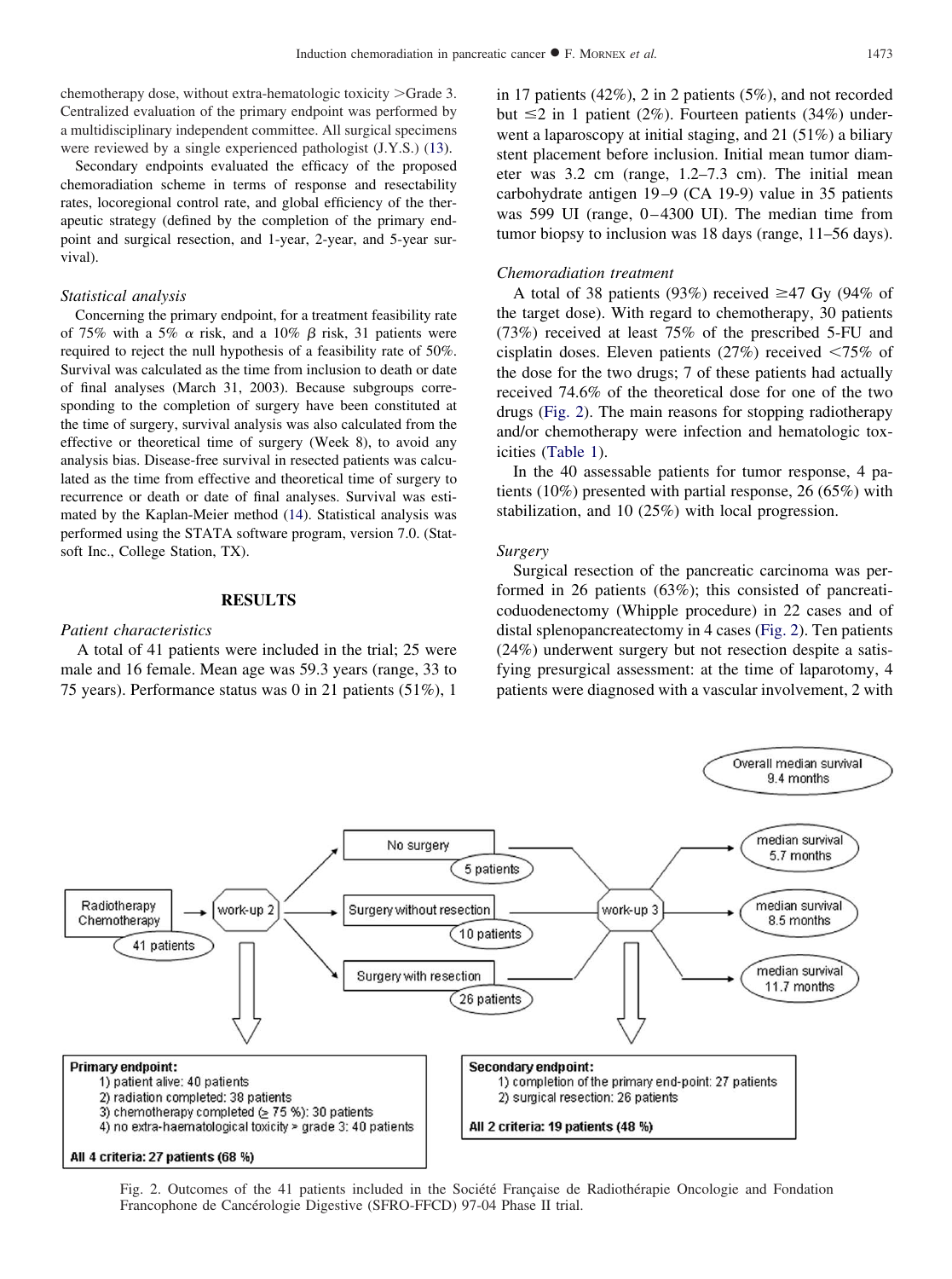|                  |         | Grade 3 |         | Grade 4 |         | Grade 5 |
|------------------|---------|---------|---------|---------|---------|---------|
| Complication     | Work-up | Work-up | Work-up | Work-up | Work-up | Work-up |
| Hematologic      |         |         |         |         |         |         |
| Leukopenia       | 10      |         |         |         |         |         |
| Granulocytopenia |         |         |         |         |         |         |
| Thrombocytopenia |         |         |         |         |         |         |
| Anemia           |         |         |         |         |         |         |
| Digestive        |         |         |         |         |         |         |
| Nausea/vomiting  |         |         |         |         |         |         |
| Diarrhea         |         |         |         |         |         |         |
| Stomatitis       |         |         |         |         |         |         |
| Infection        |         |         |         |         |         |         |
| Other            |         |         |         |         |         |         |
| Skin             |         |         |         |         |         |         |
| Neuromotor       |         |         |         |         |         |         |

<span id="page-3-0"></span>Table 1. Early toxic events in the 41 patients included in the SFRO-FFCD 97-04 trial: at Week 8 (after chemoradiation) and at Week 16 (after completion of chemoradiation and of surgery if performed)

liver metastases, 1 with a peritoneal invasion, 2 with both vascular involvement and liver metastases, and 1 with vascular involvement, liver metastases, and peritoneal invasion. Of these 10 patients, 6 had a palliative surgical digestive bypass.

The 5 remaining patients (12%) did not undergo surgery: 1 patient presented with liver metastases and 2 with vascular involvement, 1 patient experienced a grade 4 hematologic toxicity precluding curative resection, and 1 patient died just after completion of the presurgical work-up.

Of the 22 tumors from the Whipple procedures, tumor stage was pT1 in 1 case, pT2 in 6 cases, pT3 in 9 cases, pT4 in 3 cases, and not given in 3 cases. Pathologic nodal status was pN0 in 11 cases, pN1 in 9 cases, pN2 in 1 case, and unknown in 1 case. One specimen showed complete pathologic response, and 12 partial responses. Surgical resection margins were free of tumoral involvement in 21 cases (80%). Detailed pathologic results are under publication [\(13\)](#page-6-0).

# *Toxicity*

Grade 3/4 toxicities occurred in 27 patients. All acute early Grade  $\geq$ 3 toxicities of the treatment are listed in Table 1. Main toxicities of the preoperative chemoradiation program were hematologic (14 patients) and digestive (15 patients). Surgery complications occurred in 13 of the 36 patients (surgical morbidity rate: 36%), and 1 patient died from septic shock at Day 3 after pancreaticoduodenectomy (surgical mortality rate 2.8%). Other postoperative complications consisted of 1 case of eventually lethal portal thrombosis and fistula, 1 abdominal hemorrhage requiring surgery, 7 infectious episodes, 1 persistent gastroplegia, 1 conscious trouble at Day 2, 1 melena episode, and 1 renutrition difficulty.

Late toxic effects were Grade 3 lower limbs bilateral neuropathy (1 case, in which the patient had received an oxaliplatin-based chemotherapy at the time of recurrence), cachexia (1 case), persistent biologic hepatic changes (1 case), and Grade 4 neuropathy (1 case in which the cause, either toxic or paraneoplasic, was not clearly established).

#### *Primary endpoint*

In all, 27 of the 40 evaluable patients (68% of patients; two-sided 95% CI, 50.9–81.4%; lower bound of one-sided 95% CI, 53.4%) completed the primary endpoint of the study (*i.e.,* being alive, having received the entire dose of radiation and 75% or more of the chemotherapy dose, without extra-hematologic toxicity greater than Grade 3) [\(Fig. 2\)](#page-2-0). Only 19 patients (47.5%) reached the primary endpoint and received surgical resection of the pancreatic tumor. In the 8 patients who succeeded to the preoperative treatment but did not undergo resection, surgery was precluded by local and/or metastatic progression, not by chemoradiation toxicity.

## *Patient outcomes*

Among the 15 patients who did not undergo resection, 9 presented with metastatic recurrence during follow-up, mainly located in the liver (7 cases) [\(Table 2,](#page-4-0) [Fig. 2\)](#page-2-0). In the 26 patients who underwent surgical resection of the pancreatic tumor, 1 (4%) patient presented with an inaugural loco-regional recurrence and 15 with metastatic dissemination, mainly located in the liver (8 cases) [\(Table 2\)](#page-4-0). Regarding the entire cohort, metastatic recurrence occurred in 31 patients (76%); main metastatic sites were liver (21 cases), and peritoneum (13 cases) [\(Table 2\)](#page-4-0).

With a median follow-up of 11 months, median survival time from registration for the 41 eligible patients was 9.4 months, and 1-year and 2-year survival rates were 41%, and 20% [\(Fig. 3\)](#page-4-0). Median and 1-year and 2-year survival rates in subgroups defined by the form of treatment after completion of preoperative chemoradiation were as follows: for the 26 patients who underwent surgical resection, 11.7 months, 48%, and 32%; for the 10 patients who underwent surgery without resection, 8.5 months, 20%, and 0%; and for patients who did not undergo operation, 5.7 months, 40%, and 0% [\(Fig. 3\)](#page-4-0). From the effective or theoretical (in nonresected patients) time of surgery, median, 1-year and 2-year survival rates were 9.5 months, 42% and 33% in the 26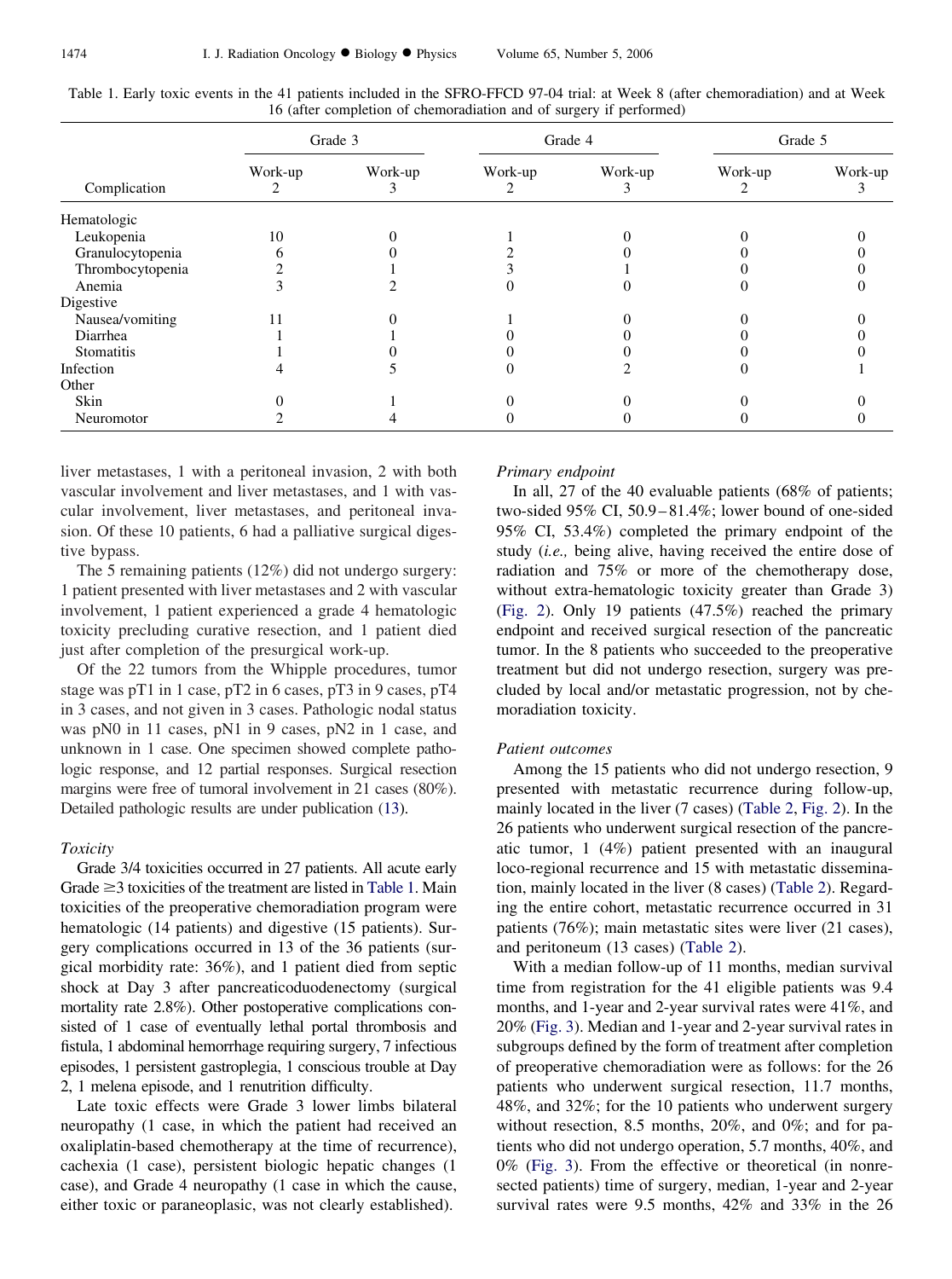|                                                    | Nonresected tumors<br>$(n = 15)$ |                     |                                                   |                             |
|----------------------------------------------------|----------------------------------|---------------------|---------------------------------------------------|-----------------------------|
| Metastatic dissemination                           | After CT-RT                      | During<br>follow-up | Resected tumors ( $n = 26$ ),<br>during follow-up | Entire cohort<br>$(n = 41)$ |
| Lung                                               |                                  |                     |                                                   |                             |
| Mediastinum, supraclavicular nodes, and peritoneum |                                  |                     |                                                   |                             |
| Liver                                              |                                  |                     |                                                   |                             |
| Peritoneum                                         |                                  |                     |                                                   |                             |
| Liver and peritoneum                               |                                  |                     |                                                   |                             |
| Liver, peritoneum, and subcutaneous tissue         |                                  |                     |                                                   |                             |
| Peritoneum and pleural effusion                    |                                  |                     |                                                   |                             |
| Liver, peritoneum, and pleural effusion            |                                  |                     |                                                   |                             |
| Liver, peritoneum, lung, and pleural effusion      |                                  |                     |                                                   |                             |
| Peritoneum and ovary                               |                                  |                     |                                                   |                             |
| Total                                              |                                  |                     |                                                   |                             |

<span id="page-4-0"></span>Table 2. Metastatic dissemination in the 41 patients included in SFRO-FFCD 97-04 trial: In patients with nonresected tumors  $(n = 15)$ , after curative surgery ( $n = 26$ ), and in the entire cohort ( $n = 41$ )

*Abbreviation:* CT-RT = chemoradiation.

patients with resection, and 5.6 months, and 29% and 0% in the 15 remaining patients. Median disease-free survival time for the 23 patients eligible for curative resection was 5.0 months, and the 1-year and 2-year disease-free survival rates were 44% and 22%.

#### **DISCUSSION**

This is one of the first large multi-institutional trials on preoperative chemoradiation exclusively dedicated to resectable pancreatic cancer. When the trial was designed, preoperative chemoradiation was mainly used for tumors

that were judged to be unresectable by the surgeon [\(15–17\)](#page-6-0). In those studies, obtaining a sufficient downstaging to undergo a curative resection of the pancreatic tumor after chemoradiation was fairly infrequent, with resection rates between 0% and 50%. However, induction chemoradiation had shown some efficiency in increasing disease control rates and survival in patients who have undergone resection [\(18\)](#page-6-0).

Regarding the primary endpoint of our study, our results show that induction chemoradiation with 5-FU and cisplatin is feasible, with a completion rate of 68%, and acceptable hematologic and nonhematologic toxicities [\(Table 1,](#page-3-0) [Fig. 2\)](#page-2-0). The chemoradiation regimen does not prevent successful



Fig. 3. (a) Overall survival for the 41 eligible patients by the Kaplan-Meier method from the time of registration to Société Française de Radiothérapie Oncologie and Fondation Francophone de Cancérologie Digestive (SFRO-FFCD) 97-04 Phase II trial. (b) Survival for the 41 eligible patients according to the treatment after completion of preoperative chemoradiation: Surgery with or without resection, no surgery.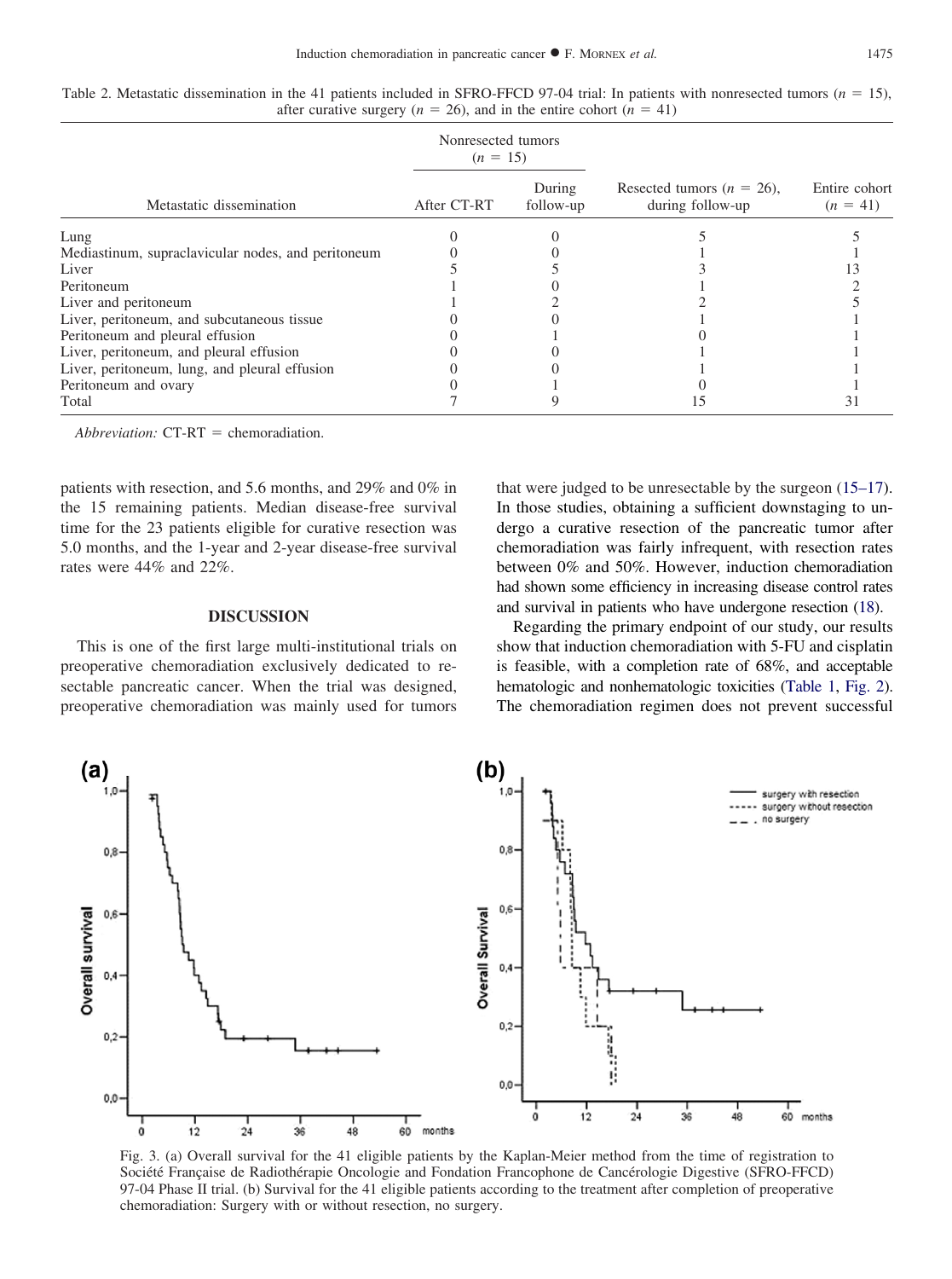<span id="page-5-0"></span>

|                                          |                    |                                            |                       |       | $3 - 4(n)$ |         |              |             |                        |               | inclusion (mo)  |          |
|------------------------------------------|--------------------|--------------------------------------------|-----------------------|-------|------------|---------|--------------|-------------|------------------------|---------------|-----------------|----------|
|                                          | staging<br>Initial |                                            | Radiation             |       |            |         | Radiographic | Resection   | morbidity<br>Surgical  |               |                 | Not      |
| First author, ref., year                 | $\binom{n}{k}$     | Chemotherapy                               | therapy               | Total | Hem        | Non-hem | respose(n)   | $(n, \, \%$ | $\widehat{\mathbf{z}}$ |               | Global Resected | resected |
| $\frac{8}{2}$<br>Evans et al. (19), 1992 | L:14               | 5-FU                                       | OGv/S-IORT            |       |            |         |              | 7(61%)      |                        |               |                 |          |
| $\frac{8}{2}$<br>Yeung et al. (20), 1993 |                    | 5-FU, MMC                                  | OGy/S                 |       |            |         |              | $12(46\%)$  |                        |               |                 |          |
| shikawa et al. (21), 1994                | 0:1                | ş                                          | $0$ Gy/ $S$           |       |            |         |              | 74%)        |                        |               |                 |          |
| Pisters et al. (22), 1998                | $\Xi$              | 5-FU                                       | OG <sub>V</sub> R-IOR |       |            |         |              | 20 (57%)    |                        |               |                 |          |
| Hoffman <i>et al.</i> $(23)$ , 1998      |                    |                                            | $0$ Gy $S$            |       |            |         |              | 24 (45%)    |                        |               |                 |          |
| White et al. (17), 2001                  | 136<br>136<br>136  | 5-FU, MMC<br>5-FU, CDDP, MMC<br>Paclitaxel | 5Gy/S                 | 38    | 23         |         |              | $28(53\%)$  |                        | င့်           |                 |          |
| Pisters et al. (24), 2002                |                    |                                            | <b>SOGVR-IOR</b>      |       |            |         |              | $20(57\%)$  |                        | $\frac{1}{2}$ |                 |          |
| Moutardier et al. (25), 2004             |                    | 5-FU, CDDP                                 | 0Gy/SC-45/S           |       |            |         |              | $40 (66\%)$ |                        | ≌             |                 |          |
| Mornex et al., present study             | L:14               | 5-FU, CDDP                                 | <b>S/ADO:</b>         |       |            |         |              | 26(63%)     |                        |               |                 |          |

\* Combined with locally advanced pancreatic tumors.

Combined with locally advanced pancreatic tumors

section margins (20%), and morbidity rates (36%) favorably compare with previous studies that showed curative resection rates between 45% and 74% (Table 3) [\(17–25\)](#page-6-0). Tolerance to preoperative chemoradiation varies within the literature. Hematologic toxicity is higher, occurring in nearly 30% of patients, when combined-agents or potent radiosensitizer chemotherapy are used. On the other hand, gastrointestinal tolerance depends mostly on the delivered dose of radiation [\(Table 1\)](#page-3-0). Preoperative chemoradiation with 5-FU and cisplatin has also been tested in a Phase II trial reported by Moutardier *et al.* [\(25\)](#page-7-0), with a better tolerance than in our study (no reported Grade 3/4 toxicities), but at lower doses of chemotherapy and radiotherapy. Furthermore, their median survival in patients with resection was

higher (26.6 months) than in the current study, even though

surgery, given that our resection rate (63%), involved re-

the 2-year survival rates are similar. It is difficult to compare data from different authors for several reasons. Not only are patient selection criteria and induction treatment modalities inconsistent, but also survival is not calculated from the same date (from inclusion or from the effective or theoretical time of surgery). In addition, the definition of response and of resectability remains surgeon-dependent even in experienced centers, not only at the time of the diagnosis but also after induction chemoradiation. The quality of surgery and the examination of the pathologic specimens can also vary [\(25\)](#page-7-0). In the prospective study of Snady *et al.* [\(18\)](#page-6-0) reporting 159 patients (68 with an unresectable tumor at initial staging received preoperative chemoradiotherapy, and 91 with a resectable tumor were treated with surgical resection with or without adjuvant chemoradiation); despite a more advanced disease and a low resectability rate of 29%, the median survival rate was significantly higher in the induction treatment group  $(23.6)$ months vs. 14.0 months). Even patients in the induction treatment group who ultimately did not undergo operation had a higher median survival (21.2 months) than patients with a resectable tumor at initial staging. When compared with the series reported by the M.D. Anderson Cancer Center [\(5, 19, 22, 24\)](#page-6-0), some patients would have been considered by this center to be candidates for resection and may have received induction treatment in this study.

Preoperative chemoradiation ultimately leads to patient selection, as patients who show a tumor progression during the induction period do not undergo surgery. In the literature, as many as 20% to 30% of patients initially presenting with resectable pancreatic tumors, but which had become unresectable at preoperative staging, were spared the morbidity of a futile pancreatectomy [\(5, 17, 22, 23, 24, 25\)](#page-6-0).

The low local recurrence rate (4%) and the survival (2-year survival, 33%) after surgical resection of pancreatic tumors are encouraging. Local recurrence rates, reported to be as high as 50–80% in patients treated with surgery alone [\(6, 26\)](#page-6-0), have been retrospectively reported to be decreased after neoadjuvant chemoradiation [\(7\)](#page-6-0). Moreover, survival is clearly increased when compared with historical studies with surgery alone [\(5\)](#page-6-0) and seems to be similar to those

Table 3. Studies of neoadjuvant chemoradiation therapy in resectable pancreatic cancer

Table 3. Studies of neoadjuvant chemoradiation therapy in resectable pancreatic cancer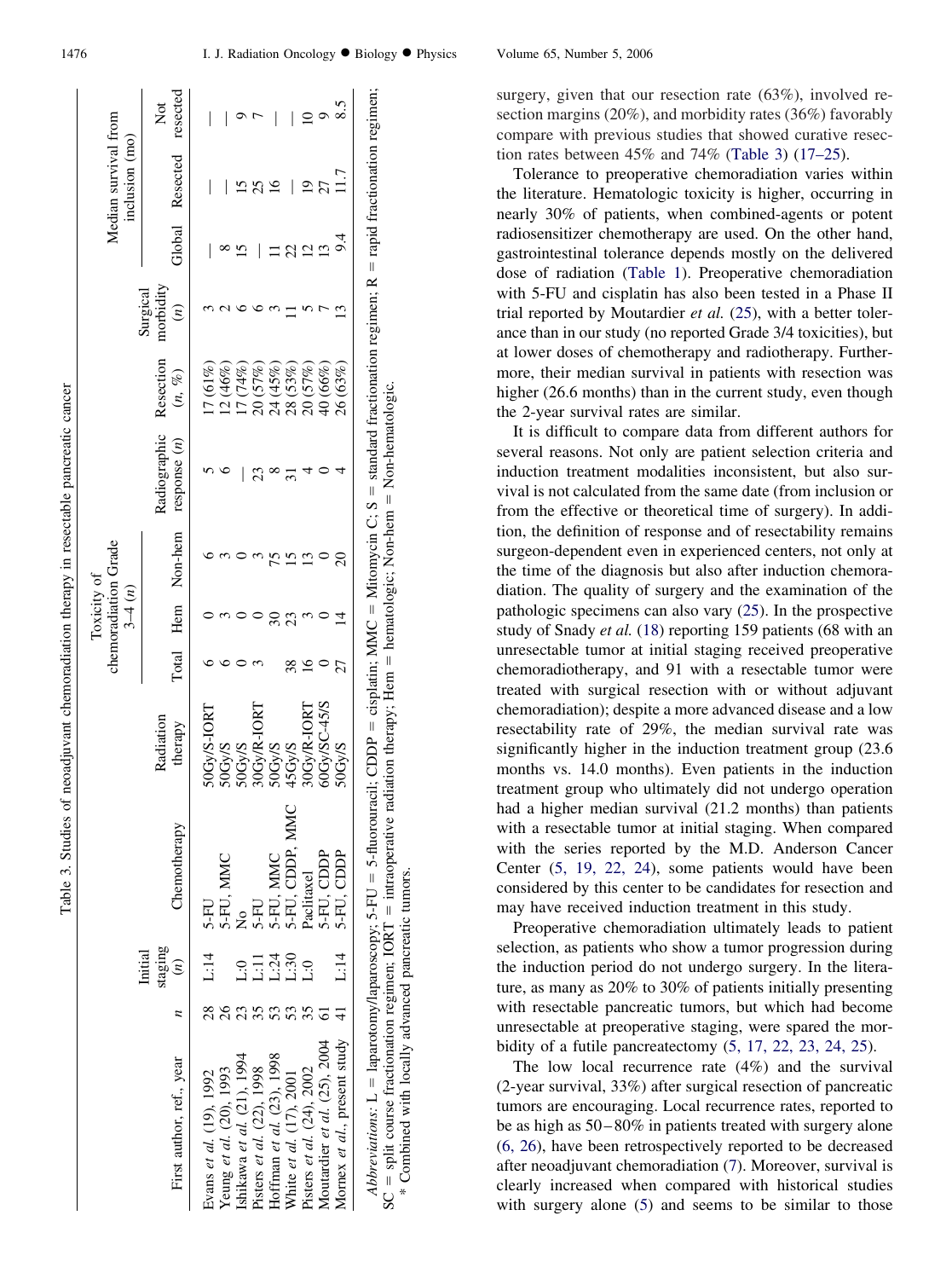<span id="page-6-0"></span>observed in studies with adjuvant chemoradiation, between 11 and 27 months after diagnosis of the pancreatic cancer (2–4). In the large prospective database of the M.D. Anderson Cancer Center (5), local recurrence occurred in only 11% of patients treated with preoperative chemoradiation and surgery and in 21% of patients who received adjuvant treatment. Because a standardized approach to per-surgical histopathologic evaluation has not been universally adopted, determination of the overall efficacy of neoadjuvant chemoradiation in reducing resection margins remains difficult (7).

The toxicity of the induction scheme with 5-FU and cisplatin has been established as being acceptable, which makes this treatment feasible. However, it still remains difficult to evaluate its potential therapeutic value, as only a few trials have so far been published, most of which included fewer than 50 patients [\(Table 3\)](#page-5-0). Pancreatic cancer appears to be more aggressive than other solid tumors, such as non–small-cell lung cancer, rectal cancer, or esophagus cancer, which may benefit from neoadjuvant treatments. The large proportion of tumor progression during chemoradiation precluding curative surgery (37%), of metastatic dissemination after resection (58%) and the increasable overall survival justifies the use of more efficient drugs and optimized radiotherapy including new techniques such as

- 1. Bramhall SR, Allum WH, Jones AG, *et al.* Treatment and survival in 13,560 patients with pancreatic cancer, and incidence of the disease, in the West Midlands: An epidemiological study. *Br J Surg* 1985;82:111–115.
- 2. Yeo CJ, Abrams RA, Grochow LB, *et al.* Pancreaticoduodenectomy for pancreatic adenocarcinoma: Postoperative adjuvant chemoradiation improves survival. A prospective, singleinstitution experience. *Ann Surg* 1997;225:621–633.
- 3. Gastrointestinal Tumor Study Group. Further evidence of effective adjuvant combined radiation and chemotherapy after curative resection of pancreatic cancer. *Cancer* 1987;59:2006–2010.
- 4. Klinkenbijl JH, Jeekel J, Sahmoud T, *et al.* Adjuvant radiotherapy and 5-fluorouracil after curative resection of cancer of the pancreas and periampullary region: Phase III trial of the EORTC gastrointestinal tract cancer cooperative group. *Ann Surg* 1999;230:776–782.
- 5. Spitz FR, Abbruzzese JL, Lee JE, *et al.* Preoperative and postoperative chemoradiation strategies in patients treated with pancreaticoduodenectomy for adenocarcinoma of the pancreas. *J Clin Oncol* 1997;15:928–937.
- 6. Wayne JD, Abdalla EK, Wolff RA, *et al.* Localized adenocarcinoma of the pancreas: The rationale for preoperative chemoradiation. *Oncologist* 2002;7:34–45.
- 7. Pingpank JF, Hoffman JP, Ross EA, *et al.* Effect of preoperative chemoradiotherapy on surgical margin status of resected adenocarcinoma of the head of the pancreas. *J Gastrointest Surg* 2001;5:121–130.
- 8. Greene FL, Page DL, Felming ID, Fritz AG, Balch CM, Haller DG, Morrow M. AJCC cancer staging manual, 6th ed. New York: Springer-Verlag, 2002; p. 157–164.
- 9. Oken MM, Creech RH, Tormey DC, *et al.* Toxicity and response criteria of the Eastern Cooperative Oncology Group. *Am J Clin Oncol* 1982;5:649–655.
- 10. Trotti A, Colevas AD, Setser A, *et al.* CTCAE v3.0: Development of a comprehensive grading system for the adverse

intensity-modulated radiation therapy. An improved selection process, based on optimal imaging and mandatory laparoscopy, should help define the best candidates for an aggressive neoadjuvant approach who might really benefit from surgery. Regarding those results, showing that pancreatic cancer is clearly chemo-radiosensitive, the same French groups as in the current study are preparing the next trial which will include more efficient drugs (such as gemeitabine), as well as a potential comparison between preoperative and postoperative approaches, a trial which will require the cooperation of several groups in Phase III randomized setting.

# **CONCLUSION**

Pancreatic cancer is chemoradiosensitive. Preoperative chemoradiation with 5-fluorouracil and cisplatine is feasible, does not prevent successful surgery, and leads to low local recurrence rates. Regarding those results, the same French groups as in the current study are preparing a new trial which will include more efficient drugs (such as gemcitabine), as well as a potential comparison between preoperative and postoperative approaches, a trial which will require the cooperation of several groups in a "phase III randomized setting".

#### **REFERENCES**

effects of cancer treatment. *Semin Radiat Oncol* 2003;13: 176–181.

- 11. Cox JD, Stetz J, Pajak TF. Toxicity criteria of the Radiation Therapy Oncology Group (RTOG) and the European Organization for Research and Treatment of Cancer (EORTC). *Int J Radiat Oncol Biol Phys* 1995;31:1341–1346.
- 12. WHO handbook for reporting results of cancer treatment. Geneva (Switzerland): World Health Organization Offset Publication No. 48; 1979.
- 13. Le Scodan R, Mornex F, Partensky C, *et al.* [Study of chemosensibility of pancreatic ductal carcinoma in 41 patients included into the FFCD-SFRO 97–04 trial]. *Gastroenterol Clin Biol* 2004;28:A91 [abstract].
- 14. Kaplan EL, Meier P. Non-parametric estimation from incomplete observations. *J Am Stat Assoc* 1958;53:457–481.
- 15. Kamthan AG, Morris JC, Dalton J, *et al.* Combined modality therapy for stage II and stage III pancreatic carcinoma. *J Clin Oncol* 1997;15:2920–2927.
- 16. Safran H, King TP, Choy H, *et al.* Paclitaxel and concurrent radiation for locally advanced pancreatic and gastric cancer: A phase I study. *J Clin Oncol* 1997;15:901–907.
- 17. White RR, Hurwitz HI, Morse MA, *et al.* Neoadjuvant chemoradiation for localized adenocarcinoma of the pancreas. *Ann Surg Oncol* 2001;8:758–765.
- 18. Snady H, Bruckner H, Cooperman A, *et al.* Survival advantage of combined chemoradiotherapy compared with resection as the initial treatment of patients with regional pancreatic carcinoma. An outcomes trial. *Cancer* 2000;89:314–327.
- 19. Evans DB, Rich TA, Byrd DR, *et al.* Preoperative chemoradiation and pancreaticoduodenectomy for adenocarcinoma of the pancreas. *Arch Surg* 1992;127:1335–1339.
- 20. Yeung RS, Weese JL, Hoffman JP, *et al.* Neoadjuvant chemoradiation in pancreatic and duodenal carcinoma. A Phase II Study. *Cancer* 1993;72:2124–2133.
- 21. Ishikawa O, Ohigashi H, Imaoka S, *et al.* Is the long-term